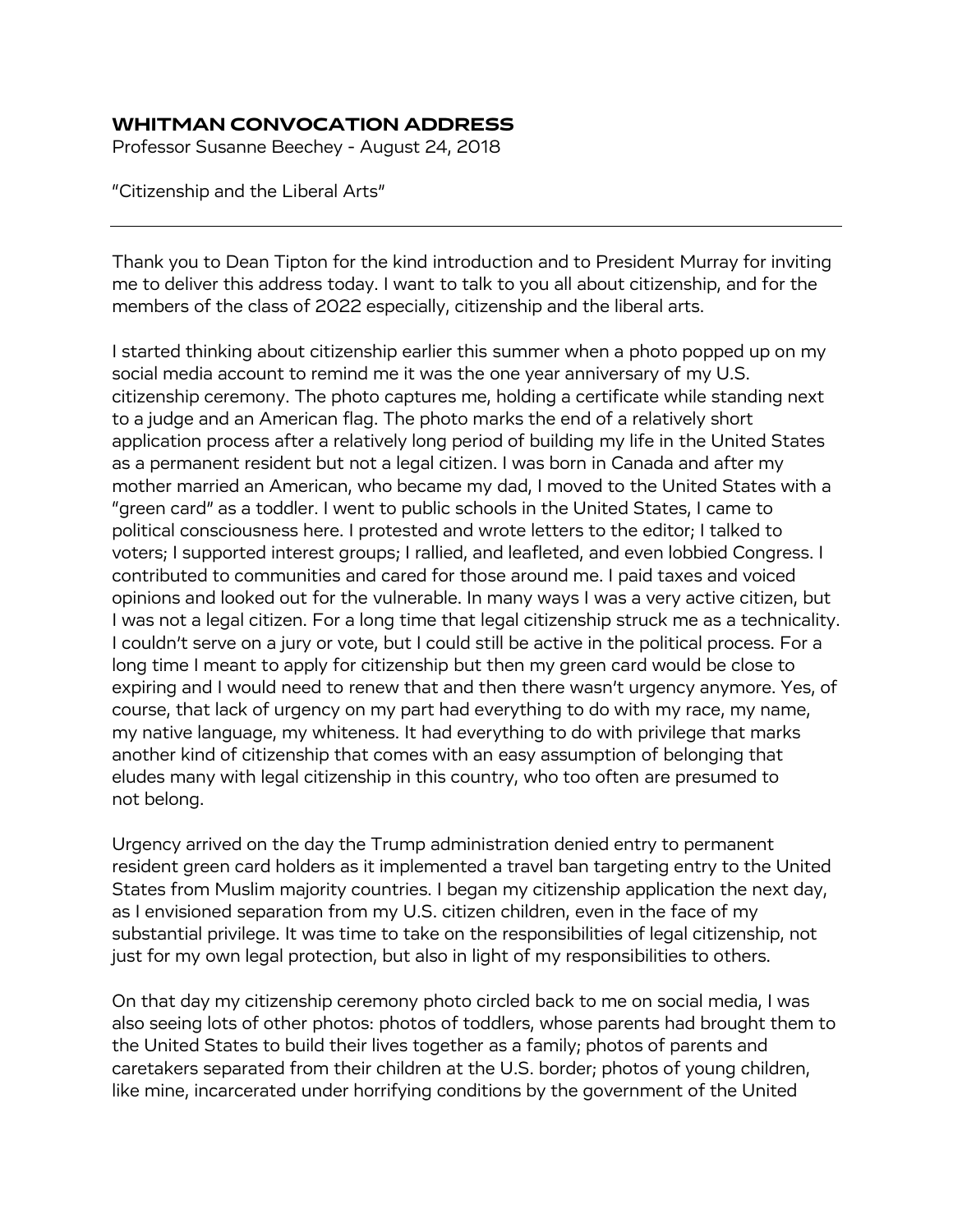States, while seeking legal asylum. Looking at those pictures I saw my sons Lucas and Emile; I saw myself, as a toddler and as a parent. I was reminded of a piece I read many years ago by the philosopher Eva Kittay who centers a feminist ethic of care on the insight that "We are all – equally – some mother's child."

Those children are all "some mother's child." Those parents, too, are "some mother's child." This weekend will mark one month that the Trump administration has failed to comply with a court order to reunite separated families. More than 500 immigrant children remain in government custody. Every one of those children is "some mother's child," and we all, especially those of us with U.S. citizenship, are implicated in what is happening to them.

As those photos circulated, I heard many react by saying "This is not America" but of course, yes, this is indeed America. This is the America built on chattel slavery—written directly into our founding documents—which ripped children from the arms of their parents and into forced labor. As Professor Nina Lerman, my colleague in the History department, will tell you, this is the America of the Chinese Exclusion Act, of Japanese internment, of Indian boarding schools—including those which forcibly separated families here in Washington State. This is the America of the genocide of native peoples, including those who once lived on the land we occupy tonight. This is the America of Jim Crow and mass incarceration, where Emmett Till was lynched and Trayvon Martin shot for being black boys. This is the America in which women citizens have not yet had the vote for 100 years. This is also the America of drone strikes. The America in whose name President Barack Obama authorized 542 drone strikes that, by conservative estimates, killed 3,797 people, including 324 civilians—and that number includes children, too. Those lives—all of them—represent "some mother's child." So yes, the separation of immigrant families, the detention of children seeking asylum is, in fact, America. Yet while I disagree when folks say "this is not America," I also am given hope, because in that statement they are reaching for a better nation, better communities that are centered on inclusion, not exclusion, on shared humanity and questions of what we owe one another, rather than what we each individually deserve. A world in which we can see each of those children as "some mother's child," and feel a responsibility to act.

As my story here demonstrates, citizenship is a pliable category that connects rights and responsibilities to places and peoples. Historically, citizenship has been seen as a process of ruling and being ruled. Citizens have been entitled to protection by a ruler and been declared beholden to that ruler. Citizenship has also meant collective selfgovernance, and referred to democratic relationships. More recently, there has grown a notion of citizenship as membership in communities, as webs of interdependencies, or as connections and affinities that transcend the nation-state. We might now think of global citizenship or digital citizenship alongside citizenship to a particular country. Citizenship can be understood as belonging, and at the same time be a site of exclusion. In her book The Citizen and the Alien: Dilemmas of Contemporary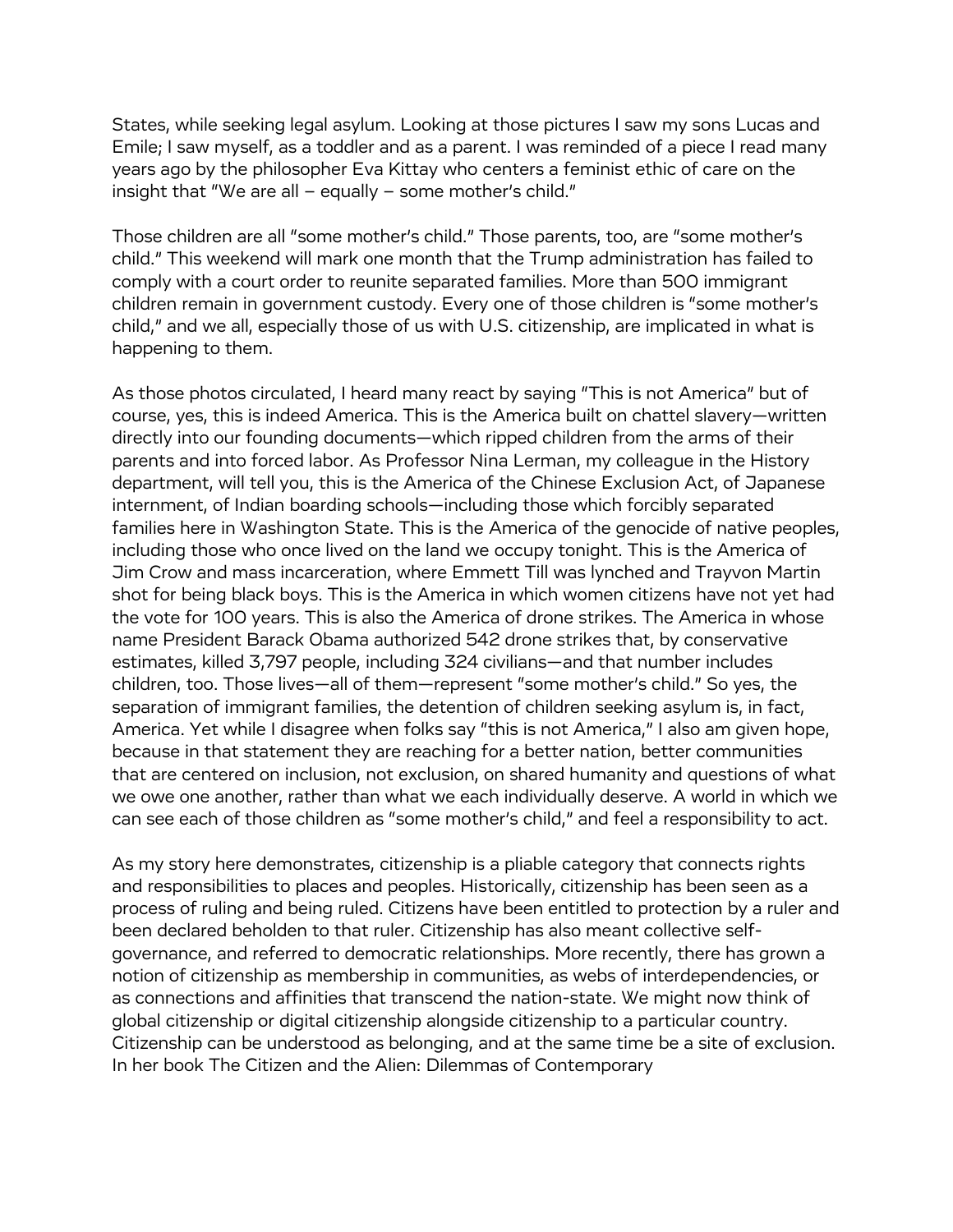Membership, Linda Bosniak writes "The idea of citizenship is commonly invoked to convey a state of democratic belonging or inclusion, yet this inclusion is usually premised on a conception of a community that is bounded and exclusive. Citizenship as an ideal is understood to embody a commitment against subordination, but citizenship can also represent an axis of subordination itself." Certainly, in the United States the rights and duties of, as well as the access to, citizenship have varied widely for different groups of people across time based on their gender, sex, race, national origin, sexual orientation, and ability. Citizenship can be understood narrowly or expansively. Narrowly we might think only of legal citizenship, but T. H. Marshall's classic formulation of social citizenship draws our attention to questions of distribution and recognition, to social rights and social welfare, which may or may not relate to legal citizenship status. If you are not a legal citizen, but reap the benefits of social citizenship, because of your wealth or race or gender, does that entail certain responsibilities toward others less advantaged? Conversely, if you are a legal citizen, but cannot reap some or many of the benefits of social citizenship, what then is the meaning of legal citizenship if you cannot access the social and public goods that you too rightly deserve? The concept of citizenship asks us to think about inclusions and exclusions, about rights and responsibilities, about connections and communities.

Class of 2022, whatever your citizenship status, you have come of age in chaotic times. If you grew up in the United States, for most of you, the United States has always been a national security state. Many of you were born as George W. Bush took office and likely have no memory of September 11, 2001. The increase in state surveillance and decrease in individual privacy which followed have always been part of your world. While you were a toddler, the Department of Homeland Security was created with ICE, Immigration and Customs Enforcement, serving a decidedly defensive, national security mission. You may have varying degrees of awareness that the United States has been at war for most of your life. You were in elementary school when Barack Obama was elected president, after winning the Democratic nomination over Hilary Clinton. He may be the first president you remember, making you the first generation for whom the U. S. presidency was never the exclusive domain of white men.You may or may not know about those drone strikes President Obama authorized while you were transitioning to and from middle school. You probably knew that folks had strong opinions about his health care plan. And you certainly remember the 2016 election of President Donald Trump.

During this same lifetime, you have witnessed substantial shifts in social citizenship, including movements for greater inclusion, and the identification of injustices that persist. Many of us in the LGBT community never imagined that we would receive state recognition of our relationships and families, and others of us never imagined that marriage had anything to do with the queer agenda. We still have no nationwide protection from being fired for being gay or nonbinary or transgender. There is still a lot of debate about wedding flowers and cakes, which have important implications for public accommodation protections, but there have been enormous strides toward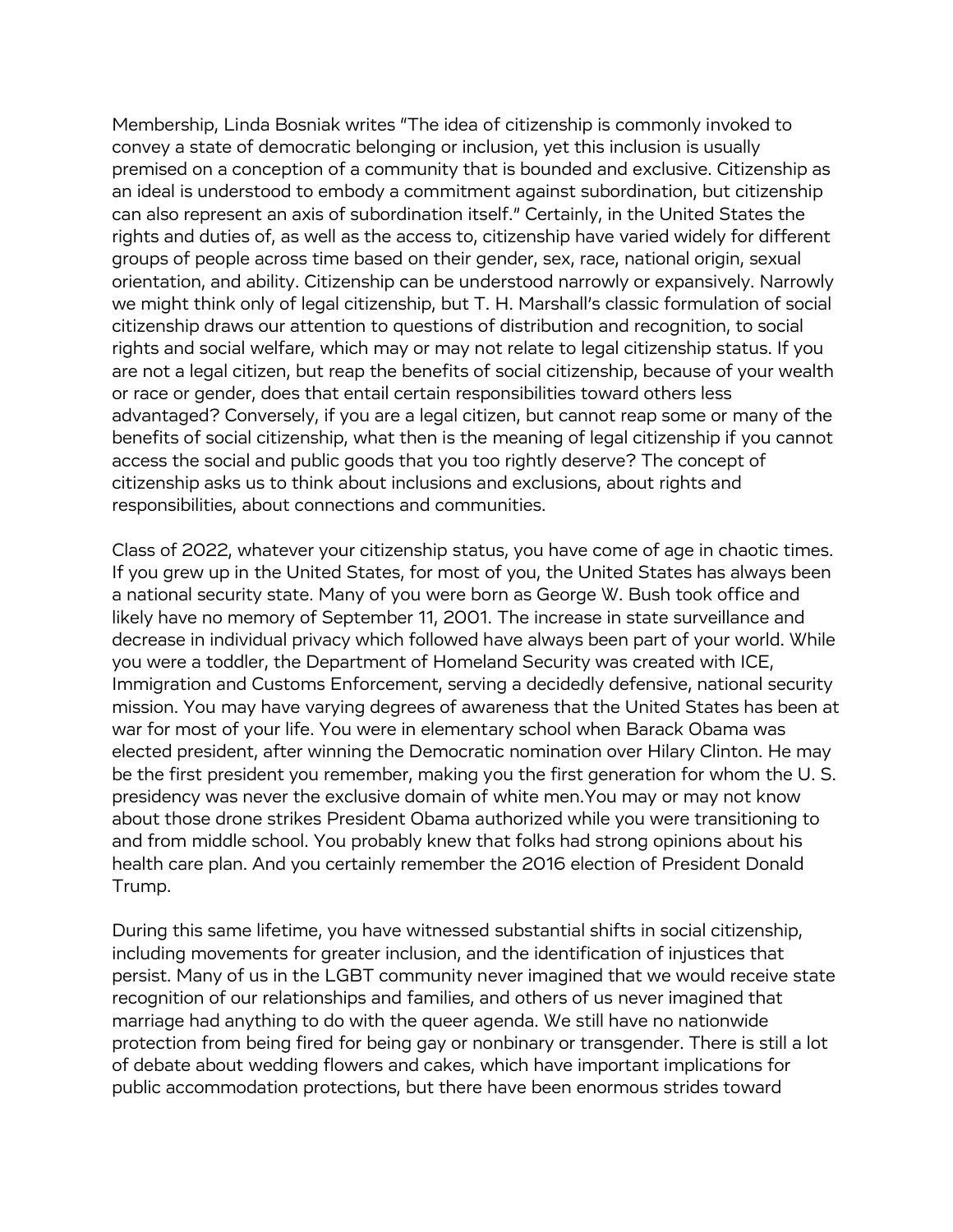inclusion. You have also seen initiatives for the inclusion of classmates and loved ones, Dreamers, who have grown up in the United States without legal status. You have heard the growing awareness of police violence on black lives and the beginnings of a conversation about mass incarceration for non-violent, often drug-related, offenses in this country. You have heard us #sayhername and say #metoo, because too many lives are marked by violence. You have also witnessed open white supremacy rallies again in the United States.

And now, Class of 2022, you are entering college in a midterm election year, when the entire U.S. House of Representatives, a third of the Senate, and many state and local positions are up for election. Some of you are legal citizens who are eligible to vote. Will you join me, a new legal citizen, to vote this November? Now, I do teach Introduction to U.S. Politics, so allow me to put on that hat for just a moment. If you are eligible to vote, the Washington State voter registration deadline for the November general election is October 8. Elections are governed by state laws, so if you choose to register in your home state, the dates may vary. Be sure to request an absentee ballot (which is typically a separate process) if needed, and of course, remember you may only register to vote in one location at a time and only if you have the legal status to do so.

But voting alone isn't enough. Regardless of whether or not you are a citizen of the United States, and whether you understand citizenship as legal or social, national or global, citizenship requires skills and practice. Part of your task here at Whitman is to develop as citizens of an ever-changing world. You may imagine that learning about citizenship is best accomplished by enrolling in my Introduction to U.S. Politics course. While I certainly welcome you all to come learn about how a bill becomes a law, more than the formal procedures of democratic functioning, to develop as citizens you need the habits of the liberal arts—to think broadly, to analyze rigorously, to see, and imagine, and dream creatively.

Because exercising citizenship requires engaging with the multiple dimensions of difference and exclusion, take Professor Lisa Uddin's Art History course titled Blues, Blood, Bruise: Blackness in Art, or take the Introduction to Race and Ethnic Studies. Take Rhetorical Bodies with Professor Lydia McDermott, or the Introduction to Gender Studies. Take courses in the Arts—Studio Art, Theater, Dance, Creative Writing, Music courses that expand your ways of seeing, and being, and stretch the horizons of your imagination.

Because literature enables you to inhabit others' worlds and allows you to expand the limits of your social location—skills that are critical to the exercise of inclusive citizenship— take Introduction to Shakespeare with Professor Mary Rascho, or Writing, Exile, and Migrancy with Professor Gaurav Majumdar. Take courses in Classics, in Philosophy, in Religion. Because understanding how the past shapes our present equips us to imagine different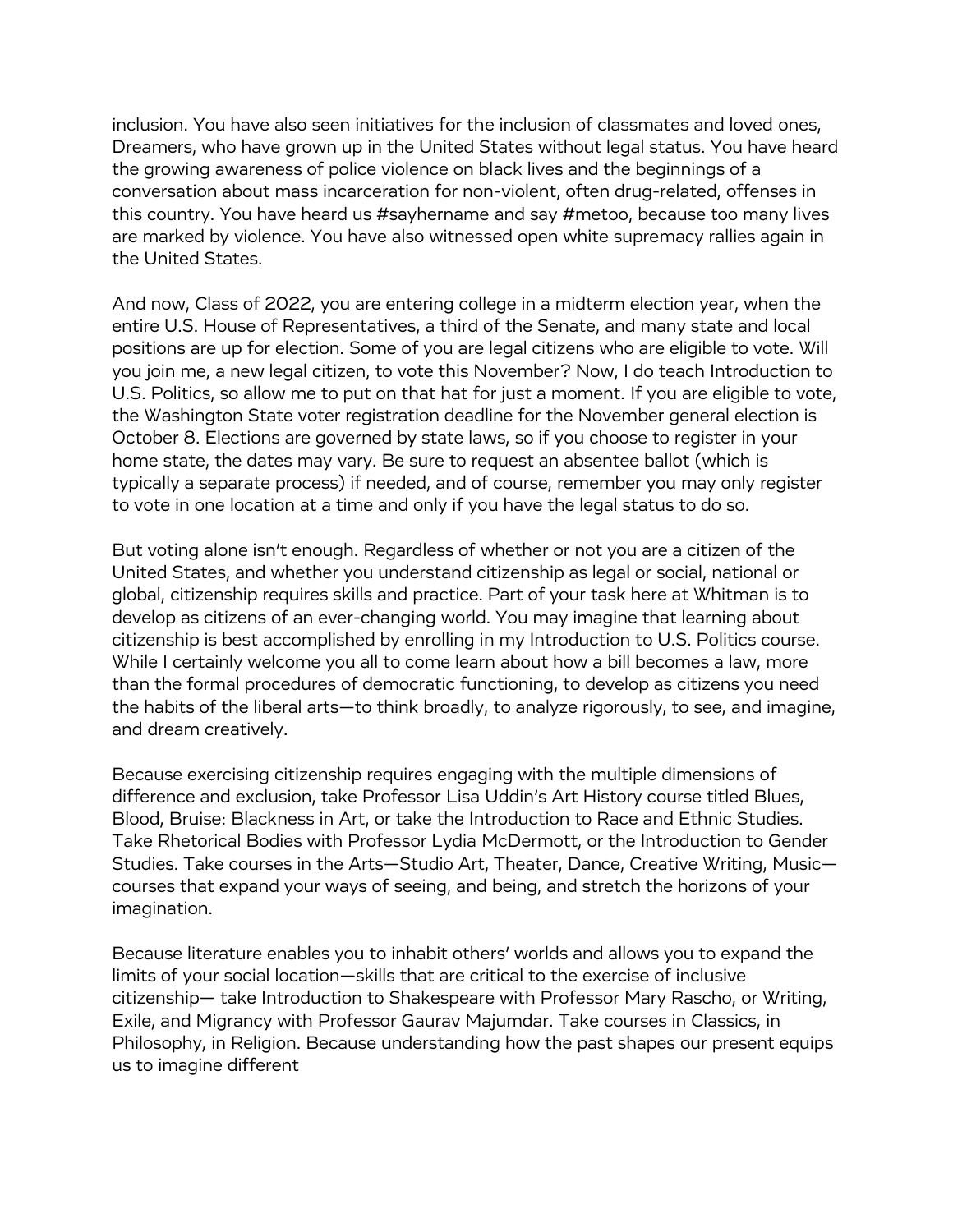democratic futures, both cautioning us from repeating the exclusions of the past, while reminding us of what must be valued and fought for, take a History course on Modern Africa with Professor Jacqueline Woodfork, or Islamic Civilization with Professor Elyse Semerdjian, or take another course in Asian and Middle Eastern Studies.

If you have the Spanish language skills, take Queer Latinidades with Professor Aaron Aguilar-Ramierz. Do study a language. Take language courses in French, or Chinese, or German, or Spanish, or Japanese. Studying a new language, or deepening your existing language competencies, will not only help you communicate with others in your community and around the world, but it will also give you a window into the ways language itself, and different social and cultural contexts, influence your perspectives on the world.

Because even as nationalism appears to be on the rise in the US and elsewhere, we live in an irreversibly interconnected world in which our obligations to each as citizens extends far beyond our national borders, consider studying abroad for a semester or summer, and keep an eye out for information on the brand new concentration in Global Studies from Global Studies Director, Professor Leena Knight.

These are but a few highlights. In fact, across the curriculum, from the Humanities and Arts, to the Sciences and Social Sciences, you will find classes that equip you with the skills for citizenship. Skilled citizens must be able to read carefully and critically, to distinguish facts from opinions, must be able to interrogate assumptions, draw inferences from data, and judge the authority of arguments and sources. Citizens must be able to ask difficult questions and be curious about what is at stake. Citizens must be able to disagree, to consider differing viewpoints and strive to understand experiences, histories, and material conditions different from their own. Citizens must be able to listen, deeply and empathetically, especially when they are uncomfortable, especially when they do not understand. Citizens must be able to communicate, in writing and in person, online and, sometimes, on stage. Citizens must be able to think creatively, to imagine worlds that do not yet exist and they must be able to collaborate, to work together to bring those visions to fruition.

These are skills you should learn and practice here, both inside the classroom, and beyond it. Class of 2022, today you all become citizens of Whitman College. Do not make the mistake of confusing citizenship with consumerism. Do not devalue your education by imagining your role here as merely sampling a set of curated experiences prepared for your consumption. If you mistake your education for a product, or a crass investment, you will miss out on the unique possibilities that a liberal arts education in this place, at this moment, affords you.

Rather than thinking of yourself as a passive customer, think of yourself as an active citizen of the community that is Whitman College. A member. A contributor. A cocreator.